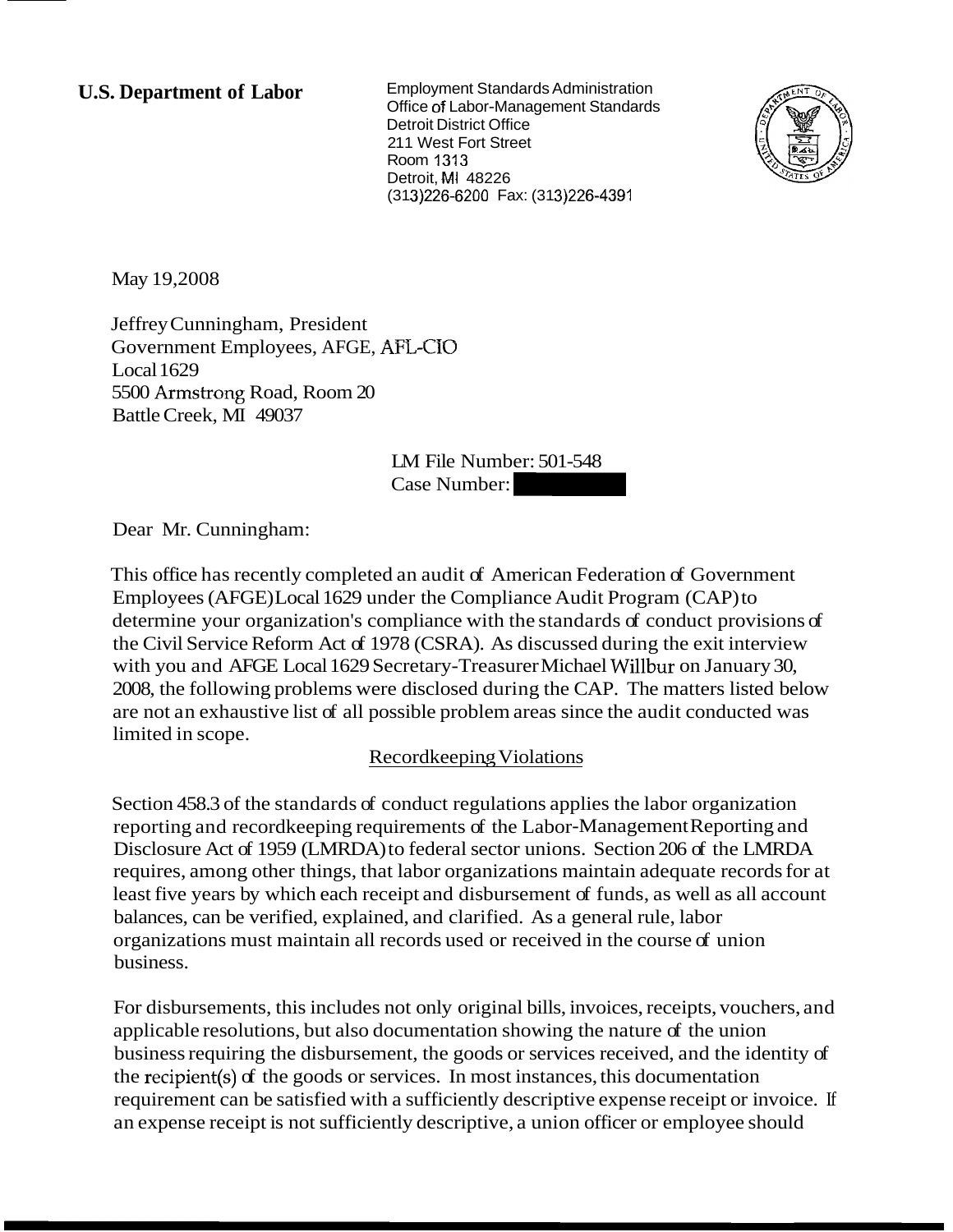write a note on it providing the additional information. For money it receives, the labor organization must keep at least one record showing the date, amount, purpose, and source of that money. The labor organization must also retain bank records for all accounts.

The audit of Local 1629's 2006 records revealed the following record keeping violations:

1. Lack of Stipend Authorization

Local 1629 did not maintain records to verify that the stipends reported in Item 24 (All Officers and Disbursements to Officers) of the LM-3 were the authorized amounts and, therefore, were correctly reported. The union must keep a record, such as meeting minutes, to show the current stipends authorized by the entity or individual in the union with the authority to establish stipends.

2. Information not Recorded in Meeting Minutes

During the audit, Mr. Willbur advised OLMS that the membership authorizes all disbursements at the beginning of the year during the completion of the annual budget. However, neither the annual budget nor executive board or membership meeting minutes show authorization for a payment to Mr. Willbur's wife for typing the local's meeting minutes. Minutes of all membership and executive board meetings must report any disbursement authorizations made at those meetings.

3. Credit Card Expenses

Local 1629 did not retain adequate documentation for credit card expenses incurred by you totaling at least \$5,476.24. For example, you charged \$843.55 to the Local 1629 Visa credit card to pay the Washington Plaza Hotel. No supporting documentation was retained such as a bill or invoice. Disbursements for lodging must be supported by original receipts, bills, invoices, etc. Local 1629 also failed to maintain all monthly credit card statements.

As previously noted above, labor organizations must retain original receipts, bills, and vouchers for all disbursements. The president and treasurer (or corresponding principal officers) of your union, who are required to sign your union's LM report, are responsible for properly maintaining union records.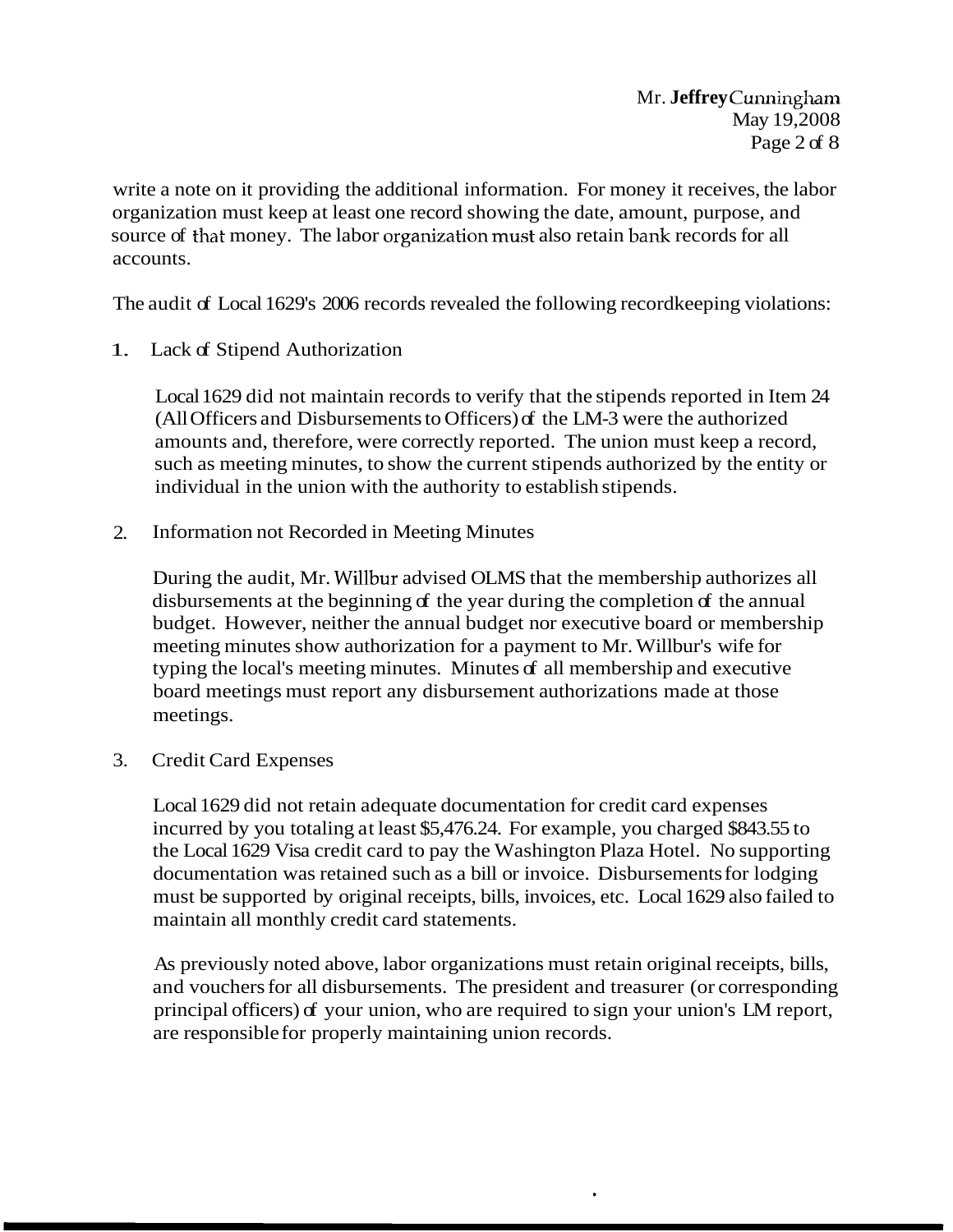#### 4. Failure to Record Receipts

Local 1629 did not record in its receipts records some monies received during the audit year totaling at least \$733.09. For example, check  $\#$  for \$452.09 appears on a bank deposit ticket, but is not included in the union's receipt records. Union receipts records must include an adequate identification of all money the union receives. The records should show the date and amount received, and the source of the money.

### 5. Office Equipment and Internet Services

Local 1629 failed to retain records for all disbursements for office equipment and internet services. For example, Local 1629 purchased a shredder for \$48.75 and failed to retain the receipt. As previously noted, labor organizations must retain original receipts, bills, and vouchers for all disbursements.

#### 6. Cancelled Checks

At the time of the audit, Local 1629 did not have in its possession any original cancelled checks for the audit period. As discussed with Mr. Willbur during the audit, your union is permitted to use a truncated checking account (an account in which original checks are not returned to the account holder), only if the financial institution retains the original checks or complete, clear, and legible images of the front and back sides of original checks for the required five years, and provides the checks (originals or copies) to the union without substantial delay. OLMS recommends that you discuss with the bank the requirement that the records be maintained for five years, and ensure that the bank meets this requirement. If the bank does not maintain original or imaged cancelled checks for five years, you must make arrangements for the local to otherwise do so.

### 7. Disposition of Property

During the audit period, Local 1629 spent \$1,404.50 on t-shirts, which were given away to members over the span of two months. The local failed to maintain adequate records to account for the property. The detail of records required to be maintained for items given away is dependent upon the manner in which the property is distributed. In the case of one-time distributions, the union can most easily satisfy the recordkeeping requirement by attaching a list of the names of individuals who receive the items. In the case of items frequently distributed, like the t-shirts given away, the union can meet the recordkeeping requirement by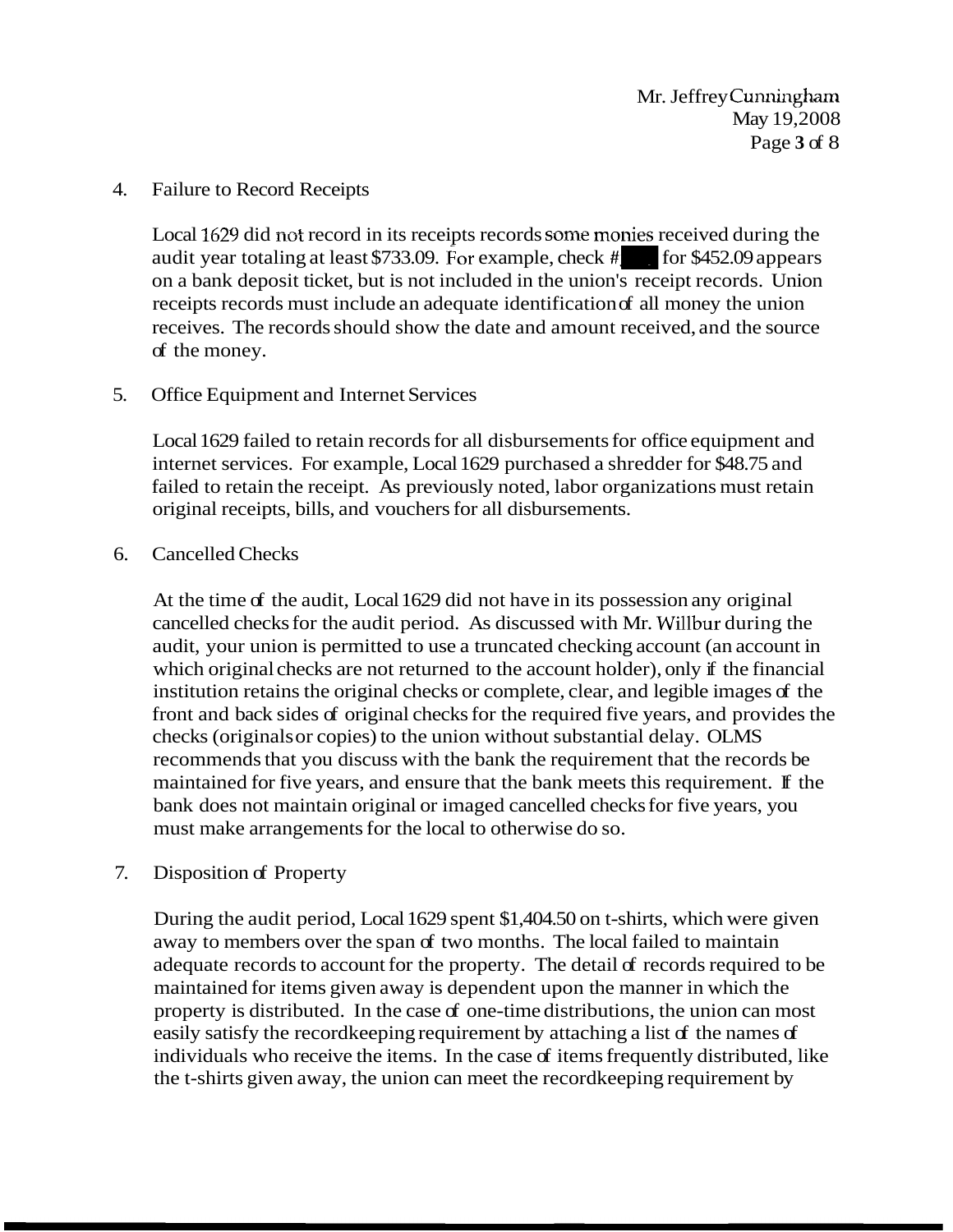maintaining an inventory record and requiring union personnel who distribute the items to record on the inventory record the date and quantity taken from supplies on hand.

Based on your assurance that Local 1629 will retain adequate documentation in the future, OLMS will take no further enforcement action at this time regarding the above violations.

# Reporting Violations

Pursuant to 29 C.F.R. Section 458.3, the requirement under 29 C.F.R. Section 402.4 implementing LMRDA Section 201(a) is made applicable to labor organizations subject to the requirements of the CSRA. This provision requires labor organizations to file copies of any revised constitution and bylaws when it files its annual financial report. The audit disclosed a violation of this requirement. Local 1629 amended its constitution and bylaws in 2004, but did not file the required copies with its report for that year. Local 1629 has now filed a copy of its constitution and bylaws.

Pursuant to 29 C.F.R. Section 458.3, the reporting requirement under 29 C.F.R. Section 403.2 (see Section 201(b) of the Labor-Management Reporting and Disclosure Act (LMRDA)) is made applicable to labor organizations subject to the requirements of the CSRA. This provision requires labor organizations to file annual financial reports that accurately disclose their financial condition and operations. The audit disclosed a violation of this requirement. The Labor Organization Annual Report (Form LM-3) filed by Local 1629 for fiscal year ending December 31,2006, was deficient in the following areas:

# 1. Disbursements to Officers

Local 1629 did not include all payments to officers in the amounts reported in Item 24 (All Officers and Disbursements to Officers). For example, you were paid per diem totaling \$1,050.00 during the audit year, and officers received payments for recruiting new members. Mr. Willbur advised that these payments were reported in Item 52 (Other Disbursements).

The union must report most direct disbursements to Local 1629 officers and some indirect disbursements made on behalf of its officers in Item 24. A "direct disbursement" to an officer is a payment made to an officer in the form of cash, property, goods, services, or other things of value. See the instructions for Item 24 for a discussion of certain direct disbursements to officers that do not have to be reported in Item 24. An "indirect disbursement" to an officer is a payment to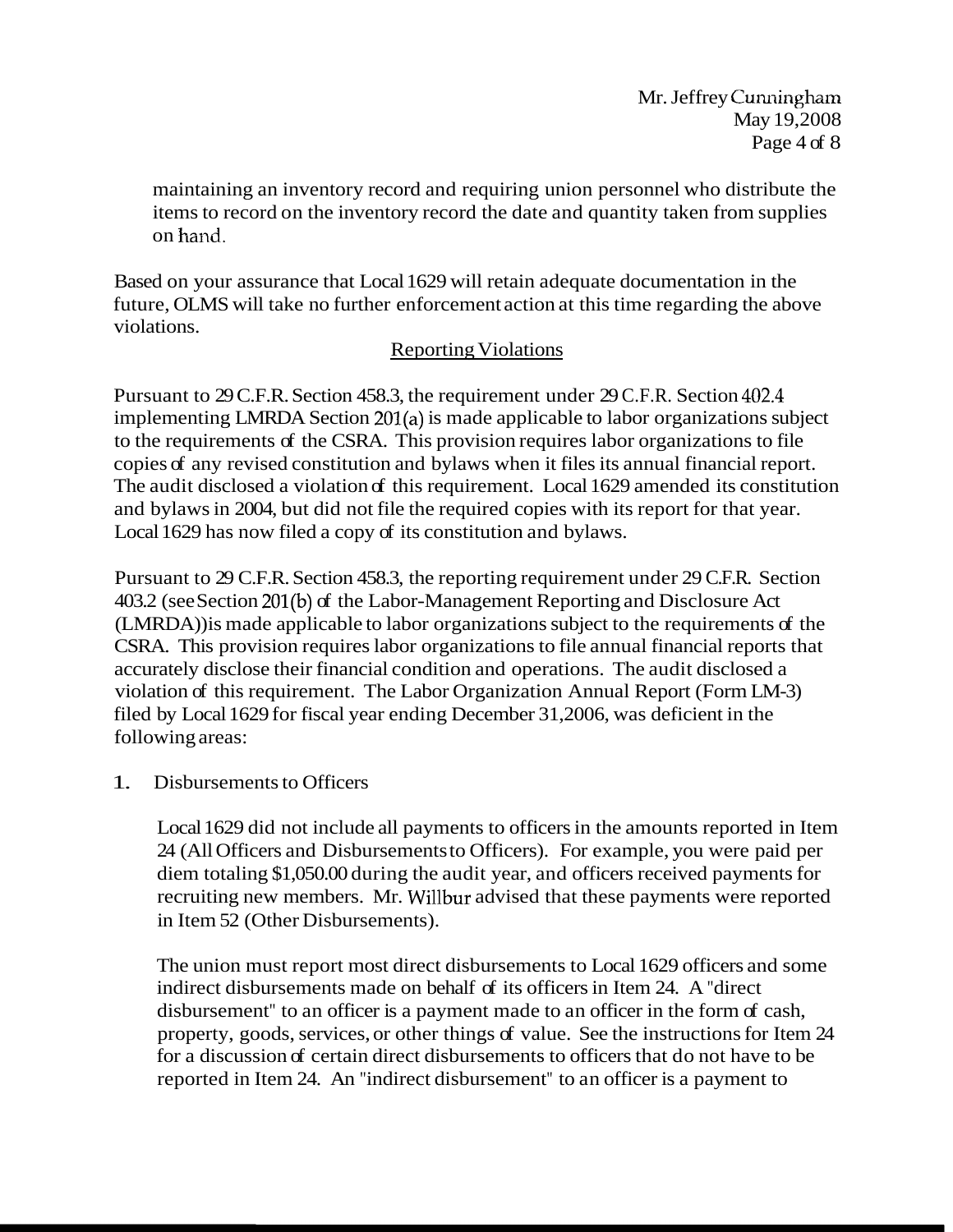another party (including a credit card company) for cash, property, goods, services, or other things of value received by or on behalf of an officer. However, indirect disbursements for temporary lodging (such as a union check issued to a hotel) or for transportation by a public carrier (such as an airline) for an officer traveling on union business should be reported in Item 48 (Office and Administrative Expense).

2. Item 20 (Fidelity Bond)

Local 1629 did not report the maximum amount recoverable under a fidelity bond for a loss caused by an officer, employee, or agent of your organization who handles your organization's funds in Item 20 (Fidelity Bond). However, the audit revealed the amount recoverable to be \$35,000. During the exit interview, Mr. Willbur advised that the question being left unanswered was an oversight.

3. Acquire/Dispose of Property

Item 13 (During the reporting period did your organization acquire or dispose of any assets in any manner other than by purchase or sale?) should have been answered "Yes," because the union gave away t-shirts totaling \$1,404.50 during the year. The union must identify the type and value of any property received or given away in the additional information section of the LM report along with the identity of the recipient(s) or donor(s) of such property. The union does not have to itemize every recipient of such giveaways by name. The union can describe the recipients by broad categories, if appropriate, such as "members" or "new retirees." In addition, the union must report the cost, book value, and trade-in allowance for assets that it traded in.

I am not requiring that Local 1629 file an amended LM report for 2006 to correct the deficient items, but Local 1629 has agreed to properly report the deficient items on all future reports it files with OLMS.

### Other Issues

# 1. Duplicate Payments

You were reimbursed a total of \$432.79 for union business purchases charged to the union's credit card and your personal credit card. The union also paid the credit card companies directly for those expenses. Thus, you were reimbursed \$432.79 to which you were not entitled. During the audit, you advised that this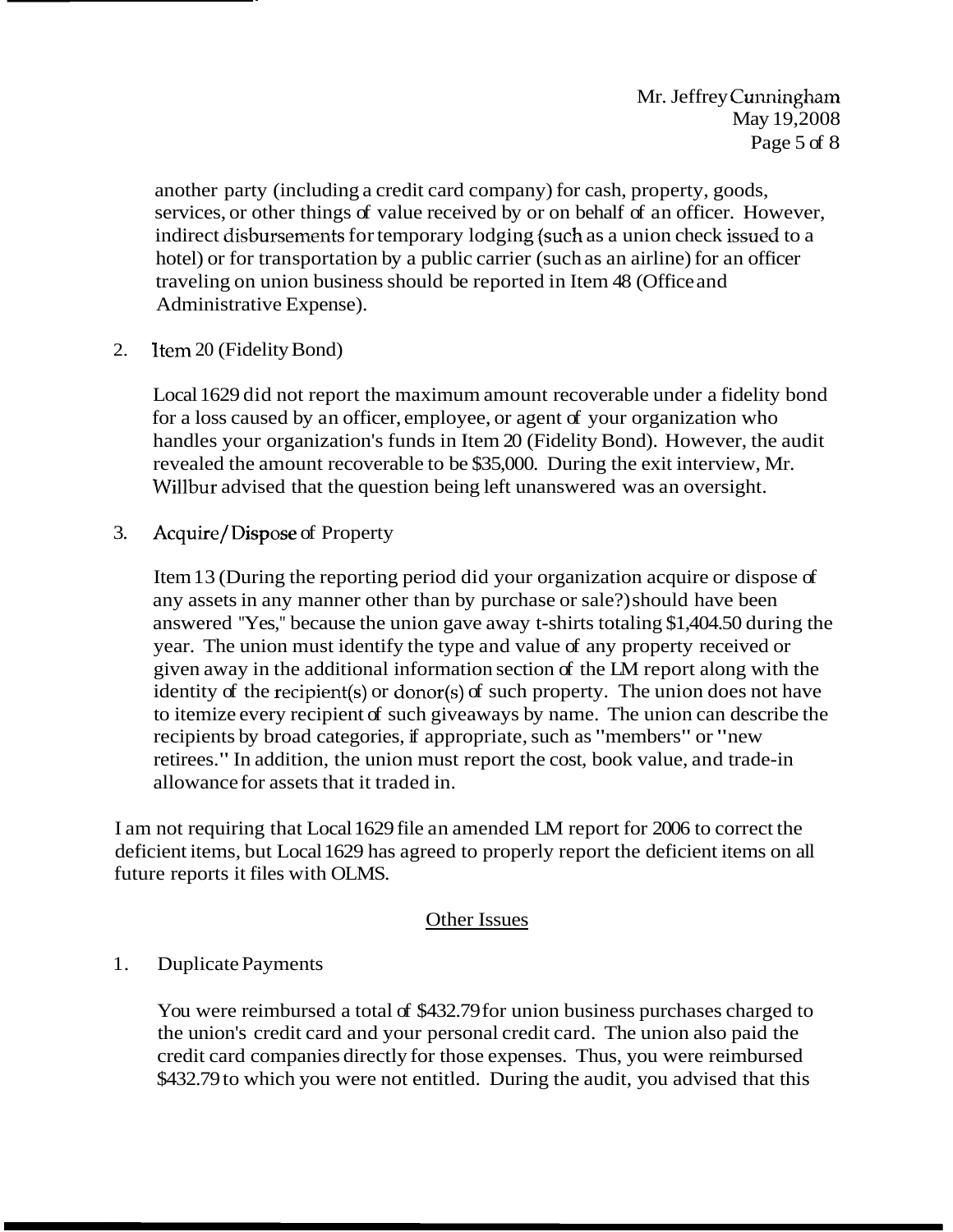situation happened in error and you wrote a check to the local in the amount of \$99.72 to pay back a portion of the monies owed. At the exit interview, you advised that you will have the renainder of what you owe deducted from recruitment payments owed to you by the local. OLMS recommends that Local 1629 implement appropriate internal controls to ensure that officers are reimbursed only for actual out-of-pocket expenses.

#### *2.* Officer Stipends as Taxable income

The audit revealed that Local 1629 may be improperly following state or federal requirements for withholding of various taxes from payments to officers. While Local 1629 itself may be exempt from income taxes, payments made by Local 1629 to officers are not exempt, except in certain circumstances. Local 1629 maintains that its officers do not receive a salary, but rather a stipend for holding officer positions. No matter the name, such payments are not intended to be reimbursements to officers for any specific expenses. While this office has no authority to interpret the federal or state tax code, it is our understanding that the stipend payments are subject to the withholding of income, social security, and Medicare taxes, and that Local 1629, as an "employer," may also have to pay its share of social security and Medicare taxes. Local 1629 may also be liable for federal and state unemployment insurance taxes.

OLMS recommends that you contact the Michigan Department of Treasury in Lansing at (517) 636-4730 (ask for the publication "Michigan Income Tax Withholding Guide" (Form 446)), and the Internal Revenue Service (ask for "Circular E, Employer's Tax Guide," and Form 990, which Local 1629 may be required to file) to determine Local 1629's tax obligations. It is also suggested that you determine Local 1629's obligations, if any, under the Michigan Workers' Disability Compensation Act by contacting the Michigan Department of Labor & Economic Growth, Workers' Compensation Agency, at 888-396-5041.

### 3. Duplicate Receipts

Some retired members of Local 1629 pay dues directly to the union. Mr. Willbur records dues payments in the union's receipts journal, but he does not issue receipts to the dues payers. OLMS recommends that Local 1629 use a duplicate receipt system where the union issues original pre-numbered receipts to all members who make payments directly to the union and retains copies of those receipts. A duplicate receipt system is an effective internal control because it ensures that a record is created of income which is not otherwise easily verifiable.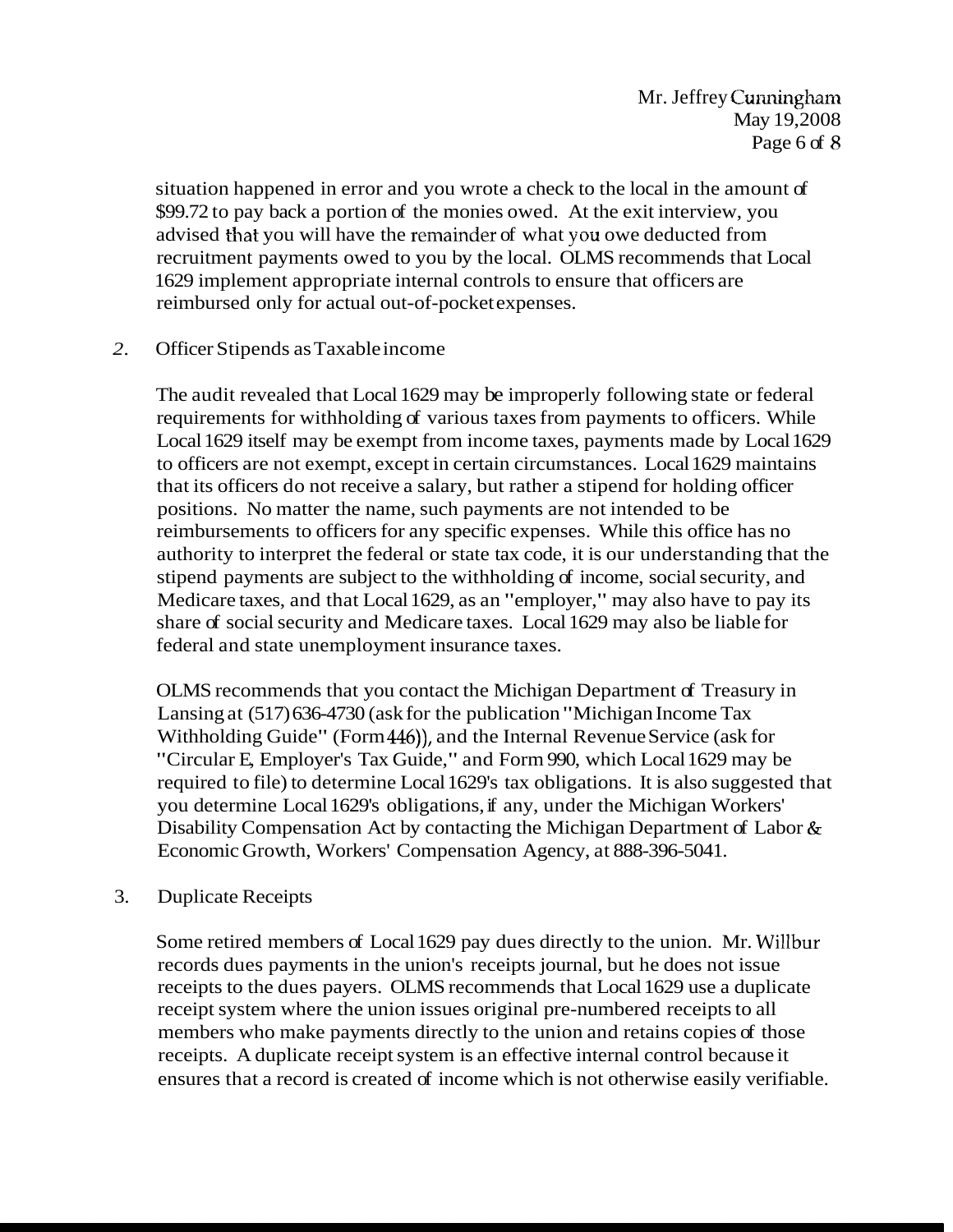If more than one duplicate receipt book is in use, the union should maintain a log to identify each book, the series of receipt numbers in each book, and to whom each book is assigned.

### 4. Signing Blank Checks

The LMRDA outlines general fiduciary responsibility for officers and employees of labor organizations. Union officials occupy positions of trust and, therefore, must ensure that the union's funds and other assets are used solely for the benefit of the union and its members. To prevent, or at least inhibit, the misuse of union funds, most organizations install internal controls over the handling of their finances. During the audit, you were observed signing a blank check in advance. You and Mr. Willbur confirmed that you sign checks before they are completed. This is not a recommended financial practice and Local 1629 is encouraged to adopt a policy ensuring that each signer fully understands that his fiduciary responsibilities demand that the checks be signed only after they are completely filled out and he/she knows the purpose and legitimacy of each transaction.

### 5. Checks Written to Cash

Local 1629 issued four checks to "cash during the audit period. Checks to "cash may be easily negotiated by unauthorized individuals. An effective internal control that your union should consider implementing to prevent this from occurring is to prohibit the practice of drawing checks to "cash and issue each check in the name of the intended payee. If cash is required to replenish a properly documented petty cash fund, it should, nevertheless, be obtained by drawing checks in the name of the custodian in order to provide the union with a paper trail of all check disbursements.

# 6. Mileage or Gas Expense Policy

You and Mr. Willbur advised that officers may claim either mileage or gas when traveling on union business. The audit revealed that Local 1629 does not have a clear policy regarding the rules for claiming mileage or gas. OLMS recommends that Local 1629 adopt written guidelines concerning such matters.

I want to extend my personal appreciation to AFGE Local 1629 for the cooperation and courtesy extended during this compliance audit. I strongly recommend that you make sure this letter and the compliance assistance materials provided to you are passed on